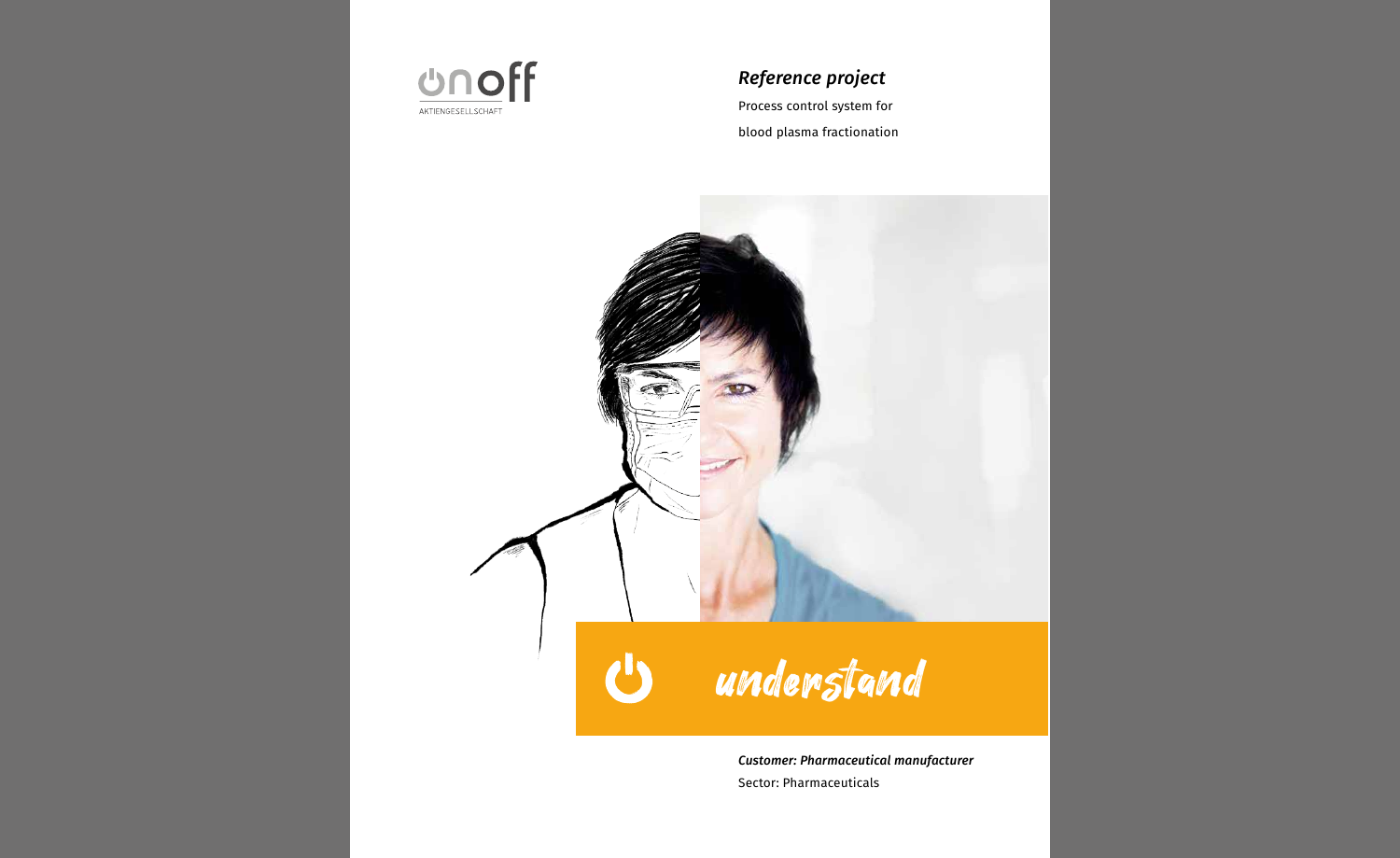*Implementation of a process control system in blood plasma processing*

*Compliance with all production regulations and verification requirements*

*High degree of automation/user guidance of non-automated processes*

# *Simplified handling despite strict regulations*

For this reason, the entire process must be precisely monitored and documented to ensure the temperature does not exceed or fall below certain thresholds. Otherwise, it could result in destruction of the product or even contamination that could endanger patients.

onoff AG was the right partner for this project due to its precise knowledge of the relevant national and international regulations and of the complex production processes in the field of blood plasma fractionation. The project required designing, programming and implementing the new automated process control system. For example, onoff AG implemented an intelligent new solution for point-of-use management, which demonstrably ensures continuous circulation and cyclical sanitization at all times.

### *Automatic instead of manual*

Overall, the system now performs a majority of the control and documentation tasks for which valuable employee capacity previously had to be made available. The pressure of responsibility has also been permanently reduced for technical staff, because many sources of error that occurred with the manual completion of tasks no longer exist in the new system. Even in non-automated processes, the significantly simplified user commands ensure fewer operating errors.

The automated solution also makes service, maintenance and repair tasks more reliable, easier and faster. The consequence: The company's few highly specialized and comprehensively trained employees are able to supervise more facilities. The extremely tight time buffers in the production process can be used optimally so that the high quality of the product is guaranteed and the risk of batch loss is reduced.

# *Effective in the face of the shortage of skilled workers*

The reduced personnel requirements gave the pharmaceutical company a further advantage: Because the company had expanded its location, it would have had to hire a number of new employees. Experience has shown that recruiting them would have been difficult. However, automation reduced the number of new vacancies to a manageable size.

The market for blood plasma has never been as successful as it is today. This is mainly due to the increasing need for medication for patients with blood coagulation disorders or congenital immunodeficiency. Because of their ability to induce blood coagulation, plasma-based products are also used in intensive care medicine – for example, during operations.

The pharmaceutical company that onoff worked with specializes in the production of vital medicines derived from blood plasma. Through a process called fractionation, the plasma is split into its individual components and purified using various physical methods, for example centrifugation or filtration.

As is usual in the pharmaceutical industry, production is subject to particularly strict requirements and regulations, which also differ from country to country.

- PCS 7 multi-project, consisting of several ESs, redundant OS servers and batch servers, 37 clients and 7 ASs
- Batch control with SIMATIC Batch, data storage, evaluation with Process Historian and Information Server
- Virtualization from distributed ESXi servers with redundant storage systems (SAN)
- Switch cabinets and ThinClients (partly for clean room environment)

### *Increased effectiveness*

Existing concepts and customer requirements were factored in, and onoff optimized, planned and implemented them in compliance with extensive regulations. onoff was also able to make recommendations for more effective procedures at all times. Thanks to onoff's deep expertise with the strict regulations that apply to pharmaceuticals, production requirements are met at all times. This ultimately guarantees the safety of the affected patients.

*"Project terms are getting shorter and shorter. We need people who know what they're doing and don't need a lot of training."*

Project manager on the customer side